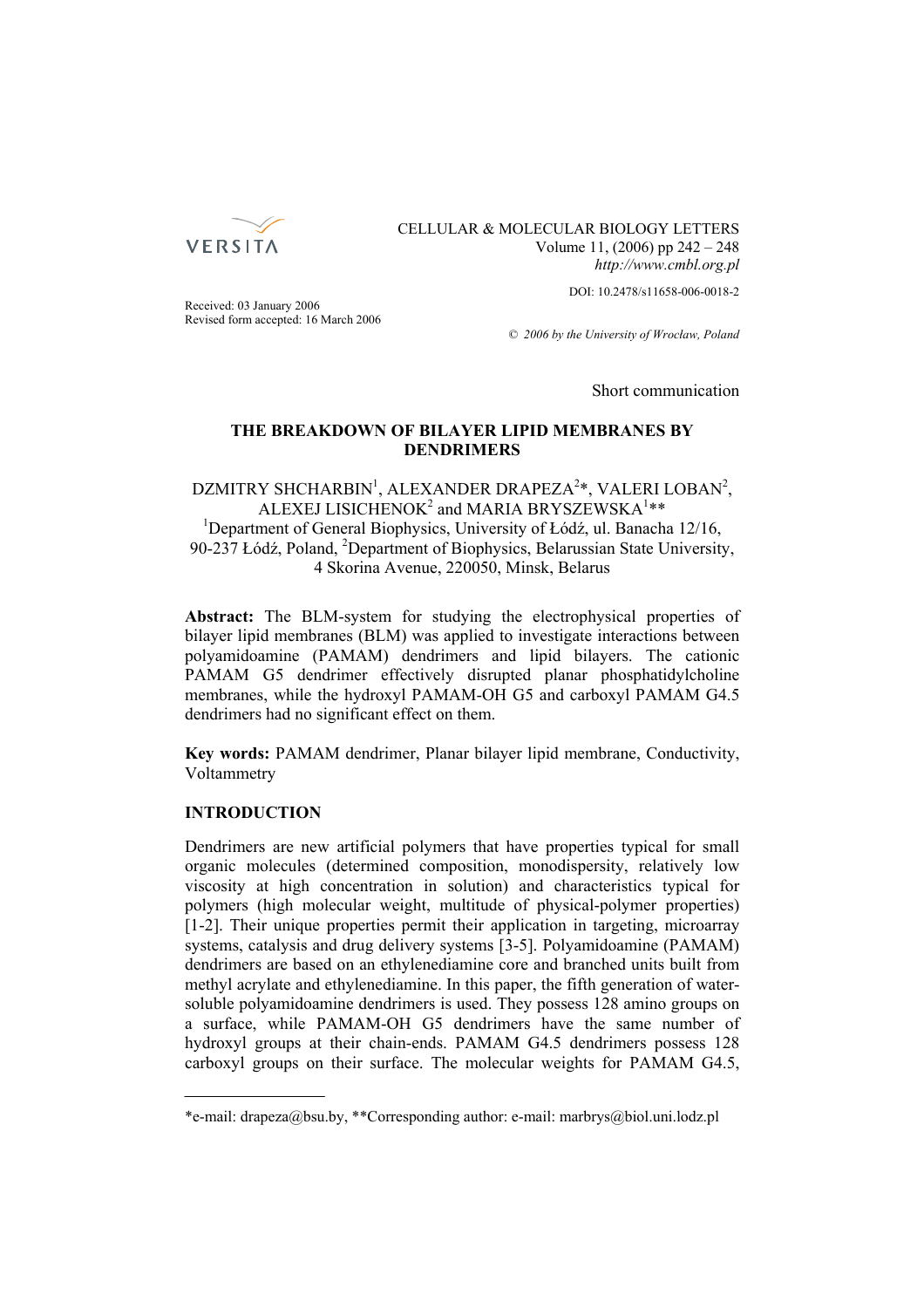PAMAM G5 and PAMAM-OH G5, which have similar diameters of around 5.3 nm, are 26258 Da, 28825 Da and 28951 Da, respectively [1, 20]. The interaction between dendrimers and lipids, liposomes or lipid membranes is an important issue in need of study. Lipid-dendron assemblies and lipid dendrimers are successfully used in medicine for the overall uptake of drugs through membranes [3-5]. The technique of voltammetry is extensively used with bilayer lipid membranes (BLMs) to study different interactions [6-9]. Specific electrodes, biosensor devices, biomolecular electronic devices and other measurement instrumentation are applied in such studies. BLMs are useful models as they have a number of characteristics that can be changed upon membrane modification, such as resistance, capacitance, breakdown voltage, area of bilayer and stability. Moreover, BLMs are successfully used as models of biological membranes [6-15]. This paper is devoted to the application of the BLM system and planar BLMs in the study of interactions between dendrimers and the lipid bilayer.

#### **MATERIALS AND METHODS**

Our experiments involved a customized multifunctional BLM-system [6] that allows the study of volt-ampere characteristics up to the picoampere level, the kinetics of electric conductivity, and pH-metry of planar BLMs at different temperatures. Two chambers of a Teflon cell, each containing platinized electrodes for measurments, were separated by a septum with a hole of 1.5 mm diameter [6, 10]. The teflon cell was temperature-controlled and intended for electrochemical analysis. A second pair of pH standard electrodes for parallel pH measurements was also attached [6, 10]. The formation of the BLM over the hole was monitored both via the appearance of a membrane potential and visually using a microvideo system to be able to see the membranes in real-time mode on a PC monitor and save the results on video files. The system was managed by a PC. The data analysis was performed by means of in-house software [6-9]. There were two components in the current through the membrane: the charging current  $I_c$ , and resistance current  $I_R$ . They can be determined as follows:

$$
I_c = C_m \cdot \frac{dU}{dt} = C_m \cdot V_t \qquad (1); \qquad I_r = \frac{U}{R_m} \qquad (2); \qquad I = I_r + I_c = \frac{U}{R_m} + C_m \cdot V_t \qquad (3)
$$

In equations (1)-(3),  $V_t$  is the scan rate in mV·s<sup>-1</sup>, C<sub>m</sub> is the membrane capacitance and  $R_m$  is the membrane resistance. The capacitance current  $I_c$ through the membrane is constant [7-9]. Equation (3) shows that increasing the scanning voltage results in an increase in the current through the resistor. In the case of a constant scan rate  $V_t$ , with fixed values of  $C_m$  and  $R_m$ , the current I has a linear relationship with the sweeping potential U. Thus, the slope reflects the value of  $R_m$ , while  $C_m$  can be determined by measuring  $I_c$  according to the graph of the I=f(U) response. In these experiments, the membrane resistance  $R_m$  [7-9] was studied.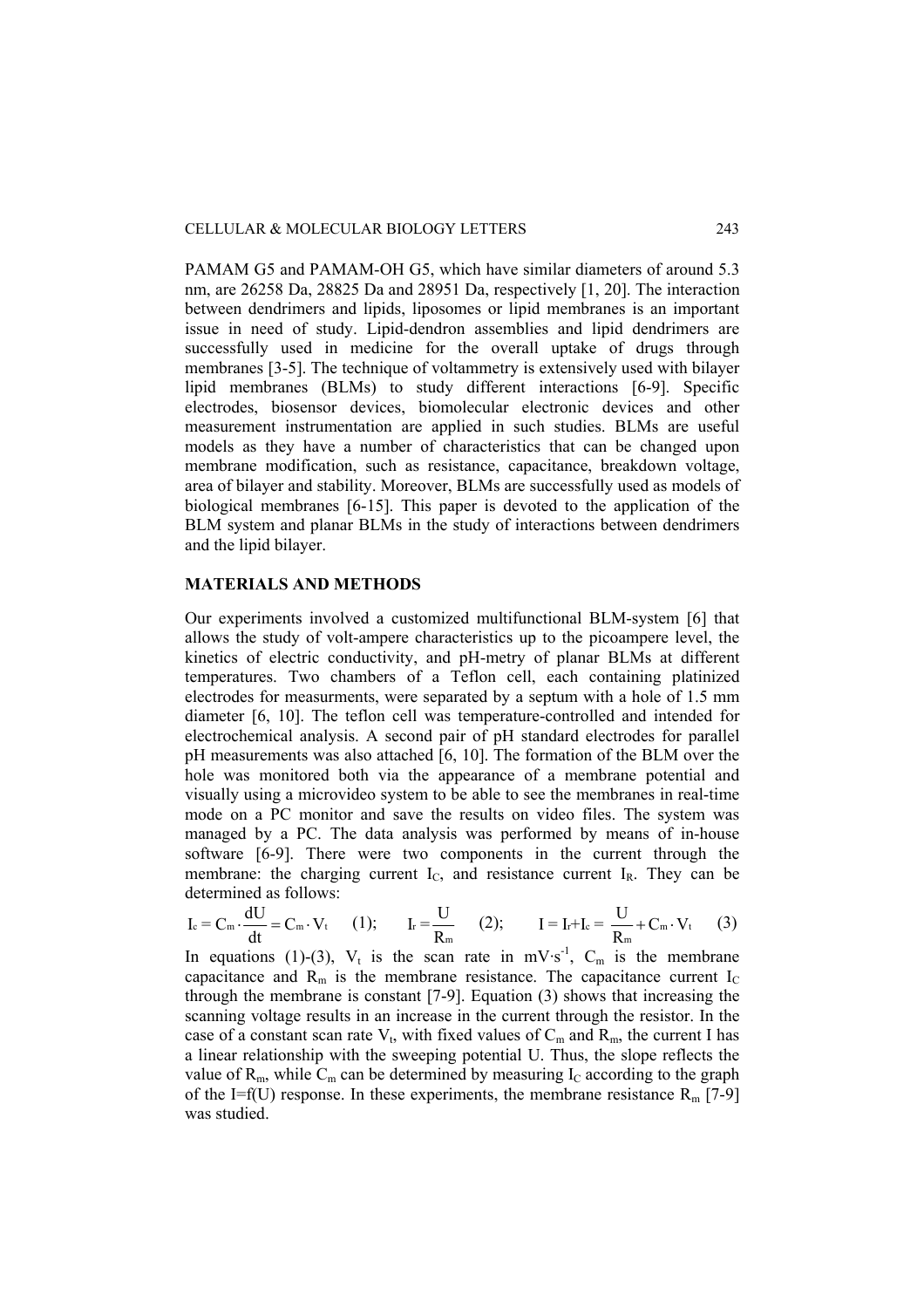Pure egg yolk phosphatidylcholine, PAMAM G5, PAMAM-OH G5 and PAMAM G4.5 dendrimers were obtained from Sigma-Aldrich. Phosphatidylcholine was dissolved in nonane at 40-50 mg per mL [10]. Phosphate buffered saline (PBS) containing 25 mM Na-phosphate buffer, pH 7.4, and 125 mM NaCl was used as the electrolyte. Planar BLMs (Muller-Rudin type) were obtained by bubbling the phosphatidylcholine solution towards the hole with a potential of -60 mV across it. The formation of the membranes was accelerated by applying short impulses of a given voltage [7-8]. Dendrimers were simultaneously added into both chambers of the electrochemical cell. The measurements were carried out at room temperature (approx. 20ºC) in different voltage and time ranges. The time interval between the application of a voltage and the onset of the rupture was measured on the basis of volt-ampere characteristics using the scan rate in  $mV·s^{-1}$ . All the results were expressed as a mean value  $\pm$ S.D. of n experiments.

### **RESULTS AND DISCUSSION**

The membranes ruptured at  $+300$  to 500 mV. The resistance of the intact membranes was  $7.9 \pm 0.7 \times 10^6 \Omega \text{ cm}^2$ , and the C<sub>m</sub> was -0.6 $\pm 0.07 \mu \text{F cm}^2$ . For prerupture voltages, the formation of metastable single pores [10, 11] was observed in  $\sim$ 32% of cases (n = 46) (Fig. 1, curve 1). The addition of PAMAM-OH G5 and PAMAM G4.5 dendrimers at different concentrations had no effect on the electrical characteristics of the membrane (Fig. 2). By contrast, the addition of the PAMAM G5 dendrimer led to an immediate decrease in the membrane resistance in a concentration-dependent manner (Fig. 1, curves 2-4, and Fig. 2). The insert in Fig. 2 shows the time interval between the application of voltage and the onset of the rupture (for the PAMAM G5 dendrimer at  $0$ , 5 and  $10 \mu M$ ), or I<sub>max</sub> (for the PAMAM G5 dendrimer at  $>15 \mu$ M). When PAMAM G5 was  $>10$  $\mu$ M, metastable pore formation was observed to be deficient (n = 10) (Fig. 1, curve 3). The results obtained can be explained as follows. Under our conditions, the PC molecules forming the BLMs are in the gel phase. The interaction between the positively charged PAMAM G5 dendrimer and the lipid membrane can induce the formation of holes (as was shown for PAMAM G7 dendrimers [17]), the inclusion of dendrimers into the lipid membrane and the disturbance of the bilayer (the formation of hexagonal phases, and so on) [4-5, 17], or, in some cases, the exiting of lipid molecules from the bilayer and the formation of dendrimer-lipid vesicles [18]. Furthermore, as polyelectrolytes, PAMAM dendrimers (like proteins and DNA) are able to form domains in a bilayer [19]. These interactions lead to significant changes in the conductivity of lipid membranes. As is known, the conductivity of the unmodified lipid bilayer at moderate electric field strengths is provided by voltage-induced metastable single pores (with lifetimes of  $\sim$ 3 ms [11, 14] and a theoretical pore radius of  $\sim 0.6$  nm [13]) and described by the integrated and modified Nernst-Planck equation [11, 13]. At pre-breakdown voltages, these pores stabilize and form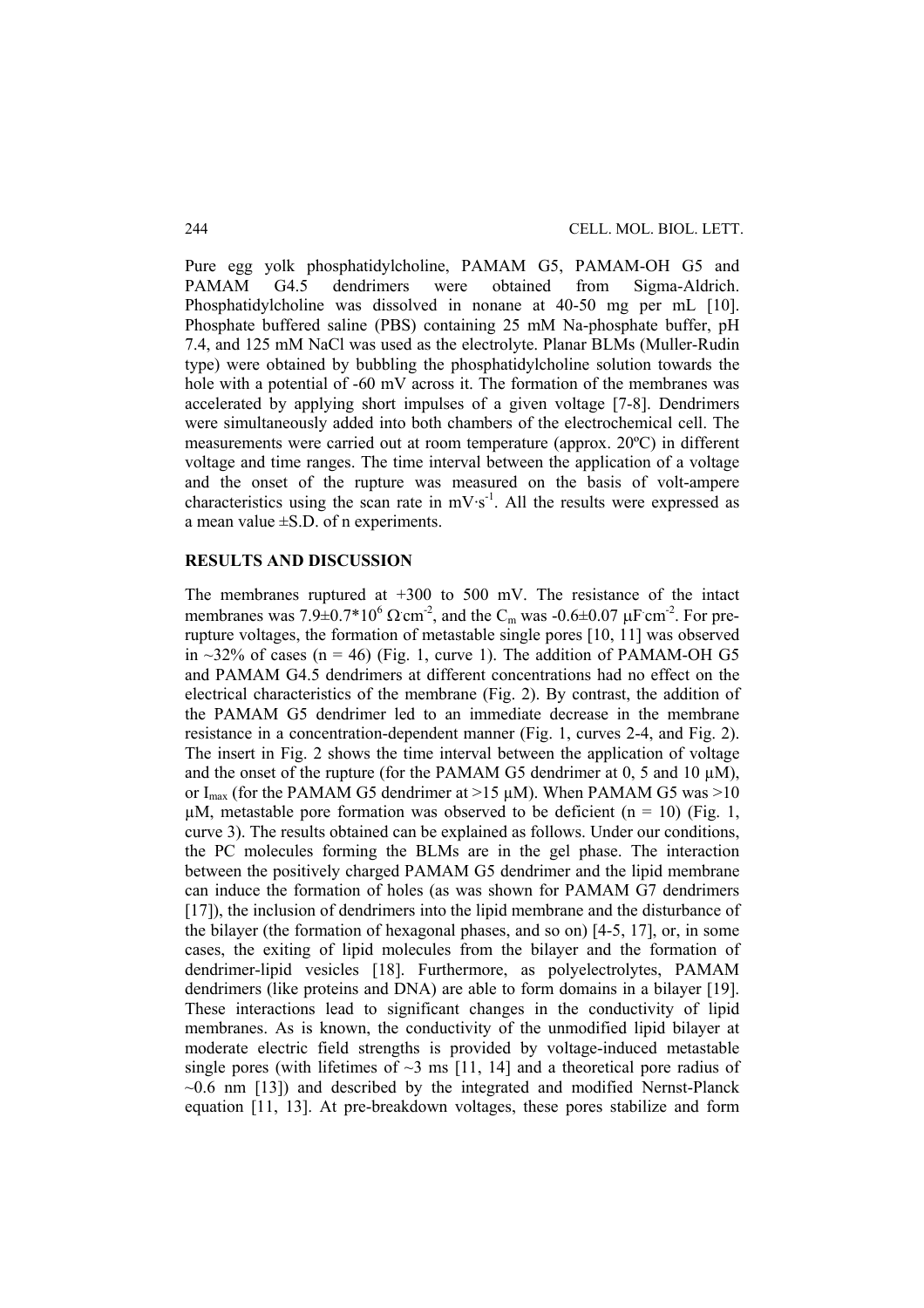

Fig. 1. Volt-ampere curves for planar BLMs in the absence (1) and presence (2-4) of the PAMAM G5 dendrimer at different concentrations:  $1 - [G5] = 0 \mu M$ ,  $2 - [G5] = 5 \mu M$ ,  $3 - [G5] = 10 \mu M$ , and  $4 - [G5] = 15 \mu M$ , in 25 mM sodium-phosphate buffer, pH 7.4, and 125 mM NaCl. 20ºC. The recording time was 20 s.



Fig. 2. The effect of PAMAM G5 (squares), G4.5 (triangles) and PAMAM-OH G5 (circles) dendrimers on the resistance of planar BLMs. The insert shows the time interval between the application of voltage and the onset of the rupture (or  $I_{max}$ ) for the PAMAM G5 dendrimer. 25 mM sodium-phosphate buffer, pH 7.4, and 125 mM NaCl. 20ºC. The recording time was 20 s.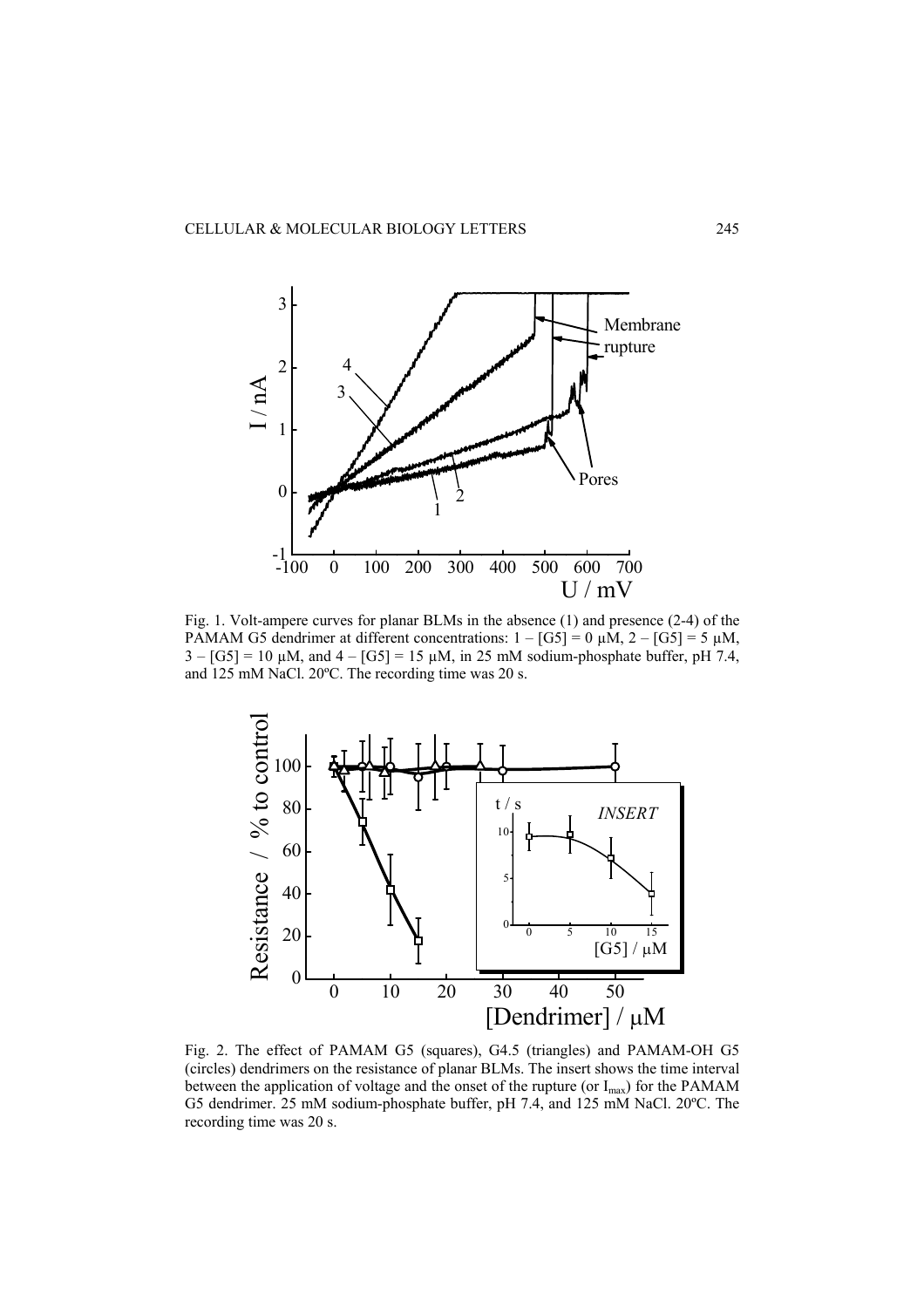great pores (single ion channels) [11]. Thus, the disturbance of a lipid bilayer by PAMAM G5 dendrimers at constant ionic pressure (initially, the formation of holes [17]) leads to a rapid decrease in the resistance, a stopping of the formation of spontaneous pores, and an increase in the breakdown voltage. The non-linear time dependence (Fig. 2, insert) indicates the non-uniform interaction of PAMAM G5 with the bilayer, initially by the continuous attachment of added dendrimer molecules to formed aggregates  $(=$  holes) [17]. As seen from Figs 1-2, under our conditions, PAMAM G5 affected BLM at micromolar (0-15 μM) concentrations. The effects of PAMAM G7 dendrimers at nanomolar (10-100 nM) concentrations are presented in [17]. Such a difference can be explained in several ways. First, PAMAM G7 dendrimers have 512 charged surface groups and a diameter of 6.7 nm [1, 20]. This means that the ratio of "charged groups per square surface" is  $3.63$  groups per nm<sup>2</sup> for G7 and 1.45 for G5 (calculations made based on [20]). Second, the structure of PAMAM G7 dendrimers is much more rigid than that of G5 dendrimers [20]. Third, in our previous experiments, the addition of dendrimers induced pH changes in the solution, which can also cause the described effect [21]. It can easily be predicted that the pH effect of PAMAM G7 dendrimers will be several times higher than that of G5 (512 *vs* 128 surface groups). In this study, we used a buffer to neutralize such an effect (see Materials and Methods). In [17], a buffer was not used. Fourth, we used phosphatidylcholine for the BLMs rather than dimyristoylphosphatidylcholine (DMPC), used in [17]. Fifth, our experiments were performed at 20ºC (below the transition temperature of PC), while those in [17] were at temperatures above 28ºC (above the transition temperature of the supported DMPC bilayers). All these reasons explain the 10- to 100-fold differences in dendrimer concentrations.

Electrostatic forces are predominant in interactions between dendrimers and lipid bilayers [4, 5, 17, 18], so the neutral PAMAM-OH G5 dendrimer cannot effectively interact with zwitterionic phosphatidylcholine-forming BLMs. One of the possible reasons for the absence of effective interactions between the anionic PAMAM G4.5 dendrimer and BLMs is the formation of different concentrations of  $LH^+$  and  $LOH^-$  forms of phosphatidylcholine [22], which can also disturb the effective binding of  $Ca^{2+}$  ions by the phosphatidylcholine monolayer above pH 6.5 [22, 23].

**Acknowledgements.** Dr. Dzmitry Shcharbin is a beneficiary of a Marie Curie International Incoming Fellowship within the  $6<sup>th</sup>$  EU Framework Programme (grant 510018).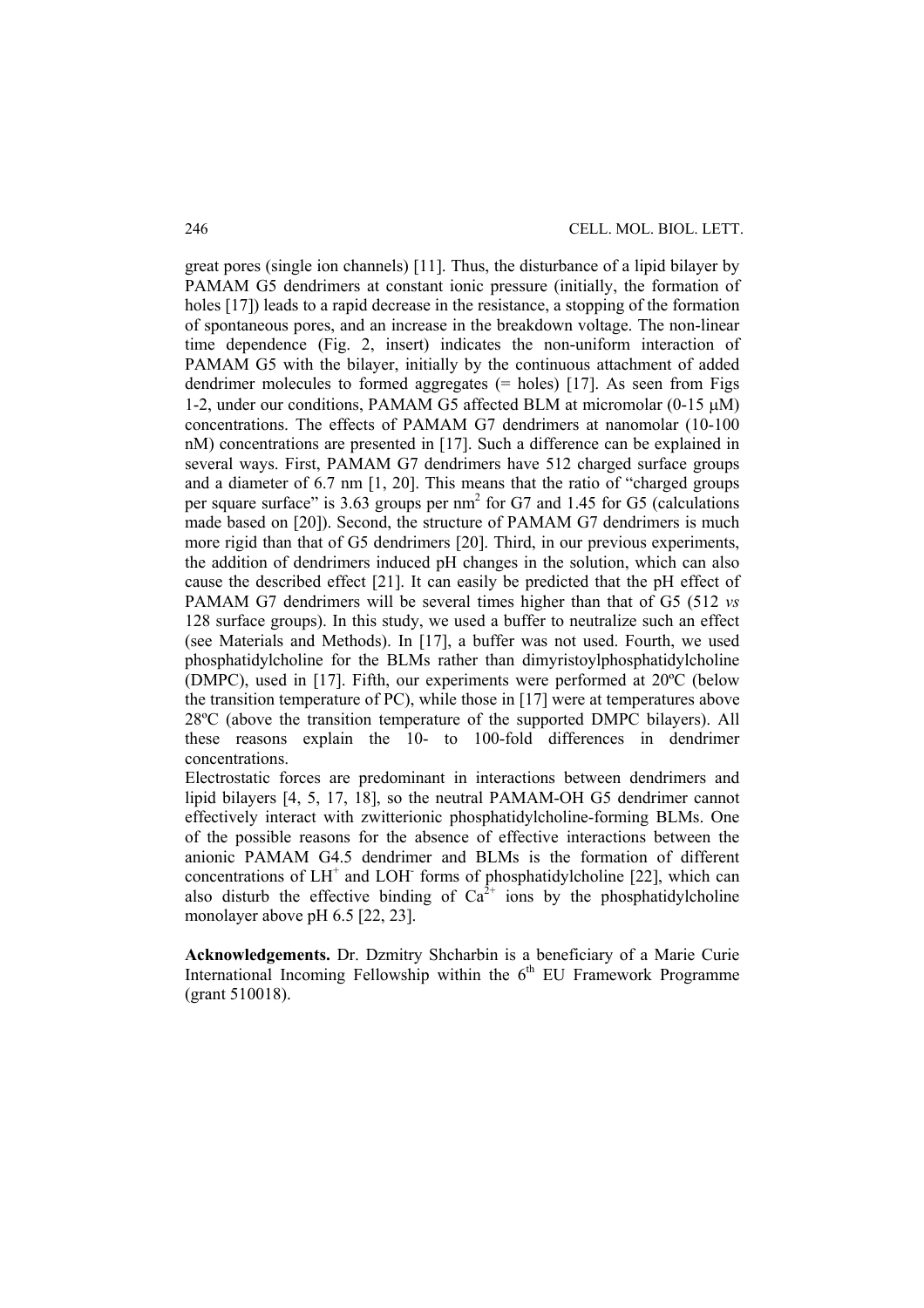#### **REFERENCES**

- 1. Tomalia, D.A., Naylor, A.M. and Goddard III, W.A. Starburst dendrimers: Molecular-level control of size, shape, surface chemistry, topology, and flexibility from atoms to macroscopic matter. **Angew. Chem. Int. Ed.** 29 (1990) 138-175.
- 2. Newkome, R., Moorfield, C. and Vögtle, F. **Dendritic Molecules-Concepts, Synthesis, Perspectives.** VCH, Weinheim, 1996.
- 3. Cloninger, M.J. Biological applications of dendrimers. **Curr. Op. Chem. Biol.** 6 (2002) 742-748.
- 4. Purohit, G., Sakthivel, T. and Florence, A.T. Interaction of cationic partial dendrimers with charged and neutral liposomes. **Int. J. Pharm**. 214 (2001) 71-76.
- 5. Ottaviani, M.F., Turro, N.J., Jockusch, S. and Tomalia, D.A. Interactions between starburst dendrimers and mixed DMPC/DMPA-Na vesicles studied by the spin label and the spin probe techniques, supported by transmission electron microscopy. **Langmuir** 18 (2002) 2347-2357.
- 6. Loban, V.A., Drapeza, A.I., Khmelnitski, A.I., Lisichenok, A.N., Cherenkevich, S.N. and Vasilevskaya, N.V. Apparatus-program tools for studying electrophysical characteristics of planar bilayer membranes, in: **Book of articles of XIV Conference "Sensor 2002"**, Minsk, 2002, p. 252.
- 7. Tien, H.T., Barish, R.H., Gu, L.-Q. and Ottova, A.L. Supported bilayer lipid membranes as ion and molecular probes. **Anal. Sci.** 14 (1998) 3-14.
- 8. Tien, H.T and Ottova, A., Eds. **Planar Lipid Bilayers (BLMs) and their Applications.** Elsevier Sci., Amsterdam, New York, 2003.
- 9. Naumowicz, M., Petelska, A.D. and Figaszewski, Z.A. Impedance analysis of phosphatidylcholine–cholesterol system in bilayer lipid membranes. **Electrochim. Acta** 50 (2005) 2155-2161.
- 10. Cherenkevich, S.N., Khmelnitski, A.I., Drapeza, A.I. and Bakovich, I.A. Single ionic channels and macroscopic conductivity of bilayer lipid membranes. **Biofizika** 34 (1989) 45-48.
- 11. Weaver, J.C. and Chizmadzhev, Yu.A. Theory of electroporation, **Bioelectrochem. Bioenerg.** 41 (1996) 135-160.
- 12. Hianik, T., Kaatze, U., Sargent, D., Krivánek, R., Halstenberg, S., Pieper, W., Gaburjaková, J., Gaburjaková, M., Pooga, M. and Langel, U. A study of the interaction of some neuropeptides and their analogs with bilayer lipid membranes and liposomes. **Bioelectrochem. Bioenerg.** 42 (1997) 123-132.
- 13. Kakorin, S. and Neumann, E. Ionic conductivity of electroporated lipid bilayer membranes, **Bioelectrochem.** 56 (2002) 163-166.
- 14. Melikov, K.C., Frolov, V.A., Shcherbakov, A., Samsonov, A.V., Chizmadzhev, Y.A. and Chernomordik, L.V. Voltage-induced nonconductive pre-pores and metastable single pores in unmodified planar lipid bilayer. **Biophys. J.** 80 (2001) 1829-1836.
- 15. Karoonuthaisiri, N., Titiyevskiy, K. and Thomas, J.L. Destabilization of